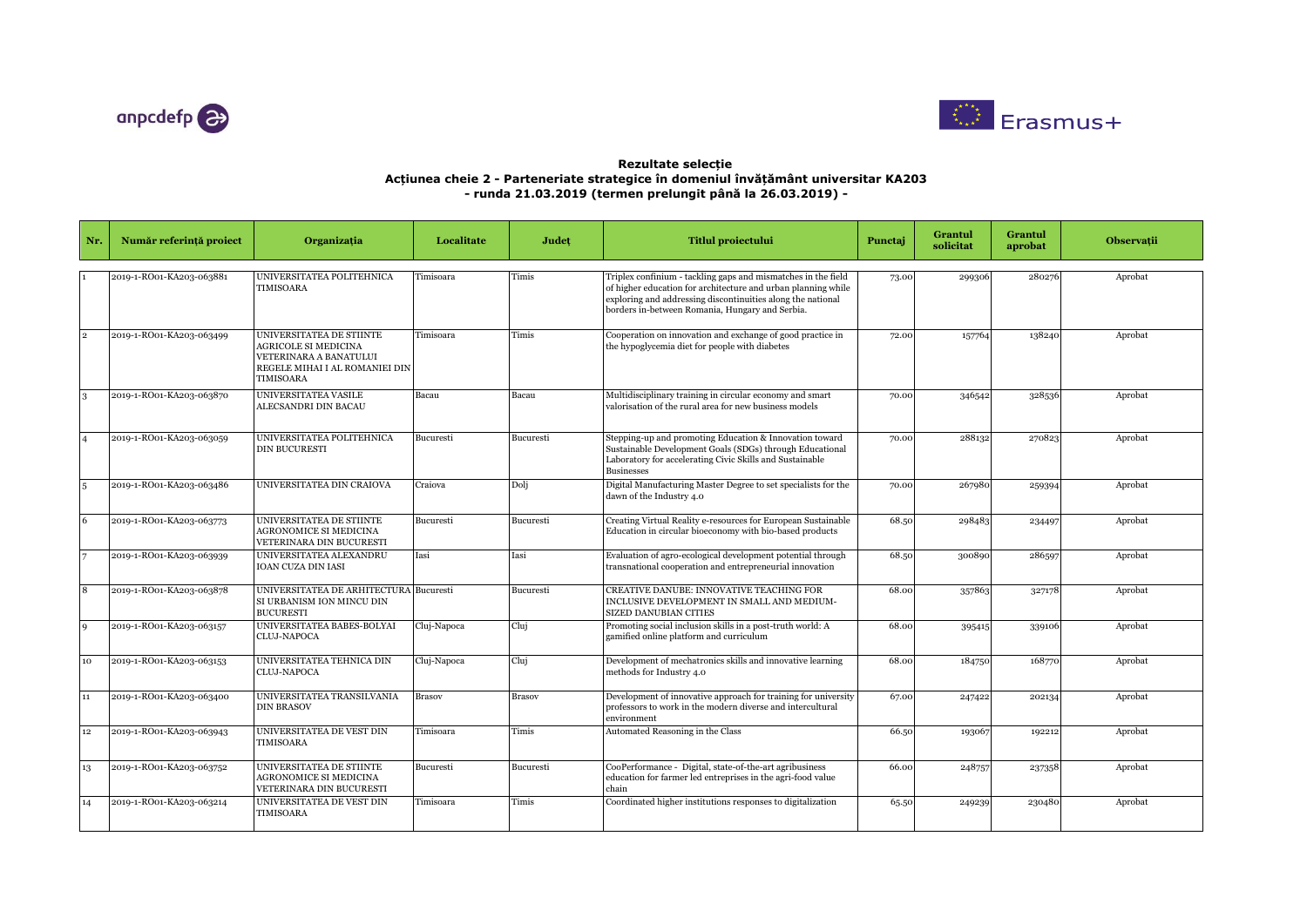| 15        | 2019-1-RO01-KA203-063759 | UNIVERSITATEA POLITEHNICA<br>TIMISOARA                                                          | Timisoara     | Timis         | Digital Media for University Staff: digital media competences<br>for teaching staff in Universities to empower University -<br>Community interaction                        | 65.00 | 36777C             | 272640 | Rezerva                        |
|-----------|--------------------------|-------------------------------------------------------------------------------------------------|---------------|---------------|-----------------------------------------------------------------------------------------------------------------------------------------------------------------------------|-------|--------------------|--------|--------------------------------|
| 16        | 2019-1-RO01-KA203-063791 | ACADEMIA NAVALA MIRCEA CEL<br><b>BATRAN</b>                                                     | Constanta     | Constanta     | Strategic Partnership for Developing a Common and<br>Innovative Curriculum on Marine Pollution and Environment<br>Protection Awareness for Maritime Higher Education System | 64.50 | 180148             | 153770 | Rezerva                        |
| 17        | 2019-1-RO01-KA203-063812 | UNIVERSITATEA TRANSILVANIA<br><b>DIN BRASOV</b>                                                 | <b>Brasov</b> | <b>Brasov</b> | Palliative Care professional competencies at undergraduate<br>level of education for nurses                                                                                 | 64.00 | 449495             |        | Respins - fonduri insuficiente |
| 18        | 2019-1-RO01-KA203-063653 | UNIVERSITATEA POLITEHNICA<br><b>DIN BUCURESTI</b>                                               | Bucuresti     | Bucuresti     | Exploring Dual Learning in HE Continuing Professional<br>Development                                                                                                        | 63.50 | 449975             |        | Respins - fonduri insuficiente |
| 19        | 2019-1-RO01-KA203-063181 | ACADEMIA NAVALA MIRCEA CEL<br><b>BATRAN</b>                                                     | Constanta     | Constanta     | Innovative Teaching and Scientific Research Network<br>Designed to Value the Simulation Facilities in Maritime Higher<br><b>Education System</b>                            | 62.00 | 292877             |        | Respins - fonduri insuficiente |
| 20        | 2019-1-RO01-KA203-063213 | UNIVERSITATEA DE VEST DIN<br>TIMISOARA                                                          | Timisoara     | Timis         | Innovating the use of Labour Market Intelligence within<br><b>European Universities</b>                                                                                     | 61.50 | 248630             |        | Respins - fonduri insuficiente |
| 21        | 2019-1-RO01-KA203-063796 | UNIVERSITATEA POLITEHNICA<br><b>DIN BUCURESTI</b>                                               | Bucuresti     | Bucuresti     | <b>DRONES</b> for ALL Industry                                                                                                                                              | 61.00 | 389737             |        | Respins - fonduri insuficiente |
| $\bf{22}$ | 2019-1-RO01-KA203-063202 | INSTITUTUL NATIONAL DE<br>CERCETARE-DEZVOLTARE<br>PENTRU TEXTILE SI PIELARIE -<br><b>INCDTP</b> | Bucuresti     | Bucuresti     | DigitalFashion - Strategic Partnership in Higher Education for<br>Fashion Design & Technology in a Virtual Environment                                                      | 61.00 | 398673             |        | Respins - fonduri insuficiente |
| 23        | 2019-1-RO01-KA203-063849 | UNIVERSITATEA BABES-BOLYAI<br>CLUJ-NAPOCA                                                       | Cluj-Napoca   | Cluj          | Gamification as Effective Teaching and Learning Practice in<br><b>Higher Educations Setting</b>                                                                             | 61.00 | 287591             |        | Respins - fonduri insuficiente |
|           | 2019-1-RO01-KA203-063893 | UNIVERSITATEA SAPIENTIA DIN<br>CLUJ-NAPOCA                                                      | Cluj-Napoca   | Cluj          | System on Chip (SoC) Online Learning, Assessment and<br>Prototyping                                                                                                         | 61.00 | 29998 <sub>9</sub> |        | Respins - fonduri insuficiente |
| 25        | 2019-1-RO01-KA203-063800 | UNIVERSITATEA DE VEST DIN<br>TIMISOARA                                                          | Timisoara     | Timis         | Cultural Astronomy for Better European Heritage                                                                                                                             | 61.00 | 146416             |        | Respins - fonduri insuficiente |
| 26        | 2019-1-RO01-KA203-064015 | UNIVERSITATEA POLITEHNICA<br><b>DIN BUCURESTI</b>                                               | Bucuresti     | Bucuresti     | Innovative educational framework built on IoT and AR/VR<br>technologies to bridge the needs beyond nZEB                                                                     | 60.50 | 326881             |        | Respins - fonduri insuficiente |
| 27        | 2019-1-RO01-KA203-063975 | UNIVERSITATEA TRANSILVANIA<br><b>DIN BRASOV</b>                                                 | <b>Brasov</b> | <b>Brasov</b> | Ecological and Innovative technologies for recovering<br>industrial areas from LCA and Energy Efficiency point of view                                                      | 60.00 | 267705             |        | Respins - fonduri insuficiente |
| 28        | 2019-1-RO01-KA203-063959 | UNIVERSITATEA OVIDIUS DIN<br><b>CONSTANTA</b>                                                   | Constanta     | Constanta     | Together in Europe - Bridging cultures for social inclusion of<br>migrants and refugees                                                                                     | 60.00 | 358307             |        | Respins - fonduri insuficiente |
| 29        | 2019-1-RO01-KA203-063148 | UNIVERSITATEA DE VEST DIN<br>TIMISOARA                                                          | Timisoara     | Timis         | Community Enabled Open Training on Creative & Cultural<br>Entrepreneurship                                                                                                  | 58.00 | 442478             |        | Respins - punctaj insuficient  |
| 30        | 2019-1-RO01-KA203-063777 | UNIVERSITATEA TRANSILVANIA<br><b>DIN BRASOV</b>                                                 | <b>Brasov</b> | <b>Brasov</b> | INNOVATIVE EDUCATIONAL INTEGRATION OF MIXED<br>REALITY TECHNOLOGIES FOR CULTURAL HERITAGE                                                                                   | 55.00 | 299833             |        | Respins - punctaj insuficient  |
| 31        | 2019-1-RO01-KA203-063880 | UNIVERSITATEA SAPIENTIA DIN<br>CLUJ-NAPOCA                                                      | Cluj-Napoca   | Cluj          | Developing Key Competences (computational thinking, reading<br>comprehension and writing)                                                                                   | 55.00 | 153816             |        | Respins - punctaj insuficient  |
| 32        | 2019-1-RO01-KA203-063897 | UNIVERSITATEA DE VEST DIN<br><b>TIMISOARA</b>                                                   | Timisoara     | Timis         | Quality in English-Taught Internationalised Curricula                                                                                                                       | 55.00 | 286904             |        | Respins - punctaj insuficient  |
| 33        | 2019-1-RO01-KA203-063208 | ACADEMIA DE STUDII ECONOMICE Bucuresti<br><b>DIN BUCURESTI</b>                                  |               | Bucuresti     | Promoting Well-being in European Teacher Education<br>Curricula                                                                                                             | 54.50 | 446831             |        | Respins - punctaj insuficient  |
| 34        | 2019-1-RO01-KA203-063325 | UNIVERSITATEA MARITIMA DIN<br>CONSTANTA                                                         | Constanta     | Constanta     | The Mapping of New Skills needed for Careers on Unmanned<br>Ships through Maritime Cyber Security Training of Seafarers                                                     | 54.00 | 277447             |        | Respins - punctaj insuficient  |